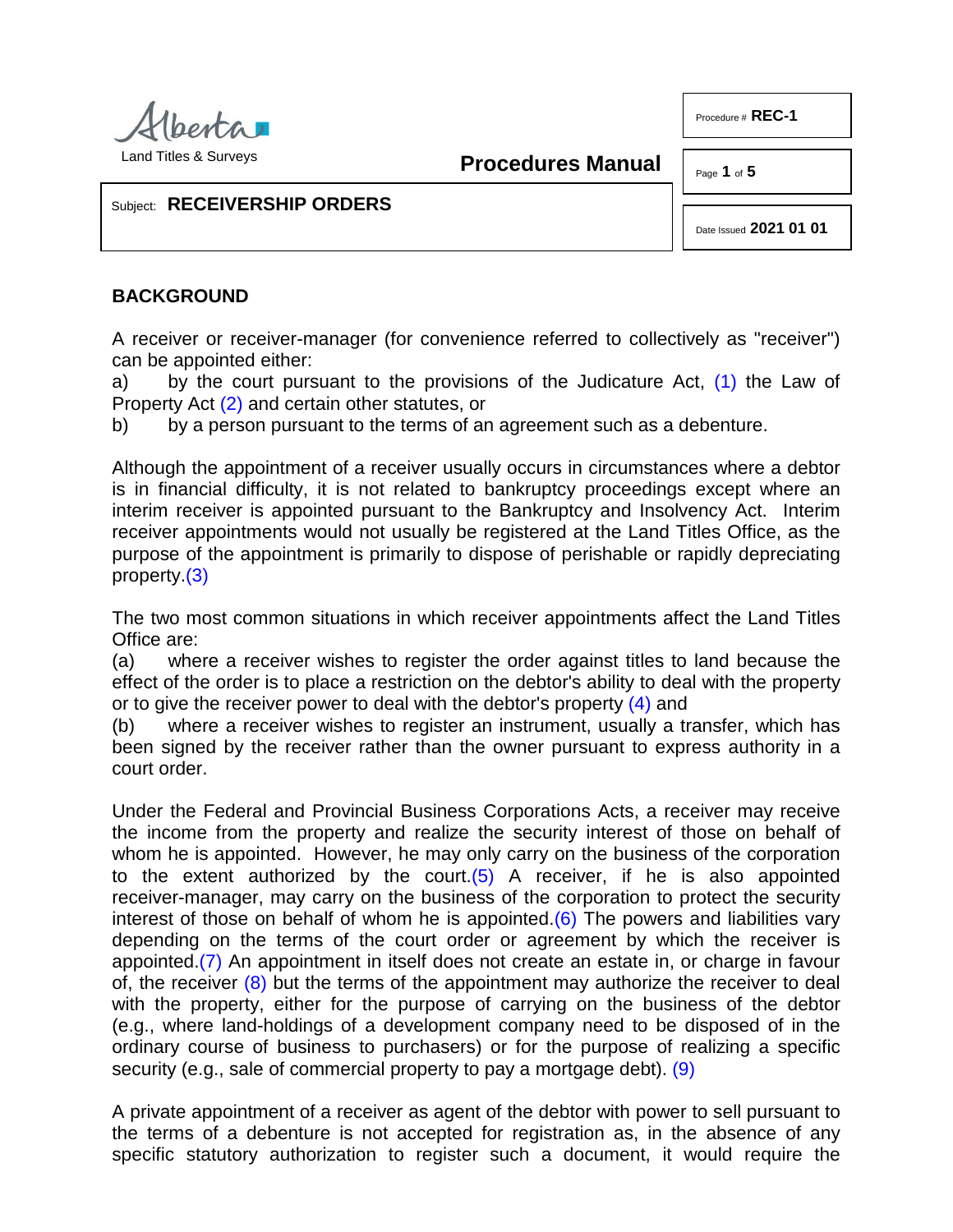Registrar to rule on the factual situation, which triggers the right to appoint the receiver. In addition, there is no statutory authority for the Registrar to recognize acts performed by a receiver pursuant to a private appointment[.\(10\)](#page-3-4)

## **REGISTRATION PROCEDURE**

## **A**. **Court Order Appointing Receiver**

1. A court certified copy of an Alberta court order appointing a receiver can be accepted for registration where the effect of the order is to restrict the right of the debtor to deal with his land or to give the receiver the power to deal with the land of the debtor. If the order only gives limited powers, such as the right to collect rents, it should not be registered.

2. The receiver will usually be either a corporation or an individual. If the receiver is a partnership, specific directions concerning execution requirements on behalf of the partnership must be obtained from the court.

3. Legal descriptions of property affected by the order may be provided by the registrant. The registration particulars should be recorded in the reference index.

4. The registration particulars of the order may be subsequently endorsed against additional certificates of title at the request of the receiver.

5. The debtor, whether a corporation or an individual, must be shown as having an interest in the land against which the order is being registered; in most cases, it will be the registered owner.

6. The terms of the order must be examined to determine whether compliance with section 191 is required. When the immediate effect of the order is not to cancel a certificate of title or terminate an interest in land, but the order may ultimately result in these circumstances, appropriate evidence under section 191 is required.

7. If any document executed by the debtor is submitted for registration after registration of an order appointing a receiver, the terms of the order must be reviewed to determine whether registration of the document would conflict with the order even if the consent of the receiver is endorsed on the document.

The SPIN2 document type to be used when creating a Document Registration Request (DRR) form is: Order – Endorsement

The code used for registration at Land Titles is: ORDE

8. **Discharge** - A further court order is required to discharge an order appointing a receiver unless the receiver disposes of the property pursuant to the authority granted to him.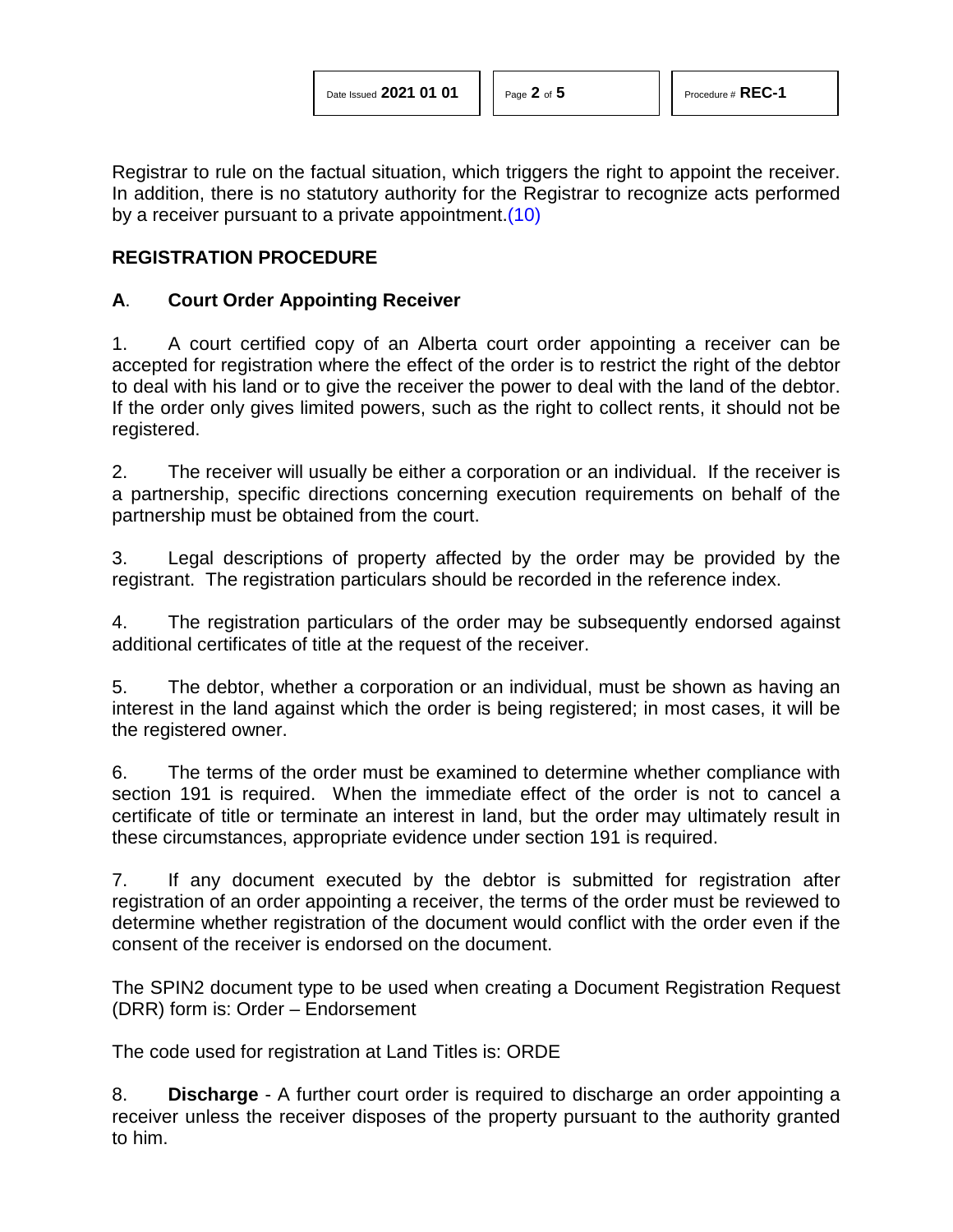The SPIN2 document type to be used when creating a Document Registration Request (DRR) form is: Discharge by Order

The code used for registration at Land Titles is: DISO

## **B. Transfer Executed by Receiver**

<span id="page-2-5"></span>1. A transfer executed by a receiver will only be accepted for registration if the court has expressly given the receiver the authority to deal with the land[.\(10\)](#page-3-4)

2. If the order is submitted with the transfer, it is given a separate registration number and a notation of the number should be made in the margin of the transfer near the receiver's signature.

3. If the order is already registered against the title, the endorsement should not be carried forward to the new title.

4. All usual requirements for registration of a transfer must be complied with.

5. If the court order includes directions on the interests to be carried forward to the new certificate of title, the directions must be strictly interpreted since there is no statutory provision stating the effect of such a transaction as there is for foreclosure proceedings. For example, if title is to issue "free and clear of all encumbrances", only those instruments, which fit within the definition of encumbrance, are to be discharged. Section 1(e) of the Land Titles Act defines encumbrance to mean any charge inclusive of mortgages, builders' liens and writs of enforcement; it does not include other documents such as caveats, leases, easements, etc.

# **STATUTE AND CASE REFERENCES**

Statute references are to the Business Corporations Act, S.A. 2000, c. B-9, unless otherwise indicated.

- <span id="page-2-0"></span>[1.](#page-0-0) s. 13(2), Judicature Act, R.S.A. 2000, c. J-2
- <span id="page-2-1"></span>[2.](#page-0-1) s. 49, Law of Property Act, R.S.A. 2000, c. L-7
- <span id="page-2-2"></span>[3.](#page-0-2) see procedure on Bankruptcy [BAN-1](http://www.servicealberta.ca/pdf/ltmanual/BAN-1.PDF)
- <span id="page-2-3"></span>[4.](#page-0-3) s. 95; Raymond Walton, *Kerr on the Law and Practice as to Receivers,* 16th ed., p. 153 refers to *Moss Steamship Co. Ltd. v. Whinney,* [1912] A.C. 254 (H.L.) which states at p. 263 that the "appointment of a receiver and manager over the assets and business of a company does not dissolve or annihilate the company, any more than the taking possession by the mortgagee of the fee of land let to tenants annihilates the mortgagor. Both continue to exist; but it entirely supersedes the company in the conduct of its business, deprives it of all power to enter into contracts in relation to that business, or to sell, pledge, or otherwise dispose of the property put into the possession, or under the control of the receiver and manager. Its powers in these respects are entirely in abeyance."
- <span id="page-2-4"></span>[5.](#page-0-4) s. 94, Canada Business Corporations Act, R.S.C. 1985, c. C-44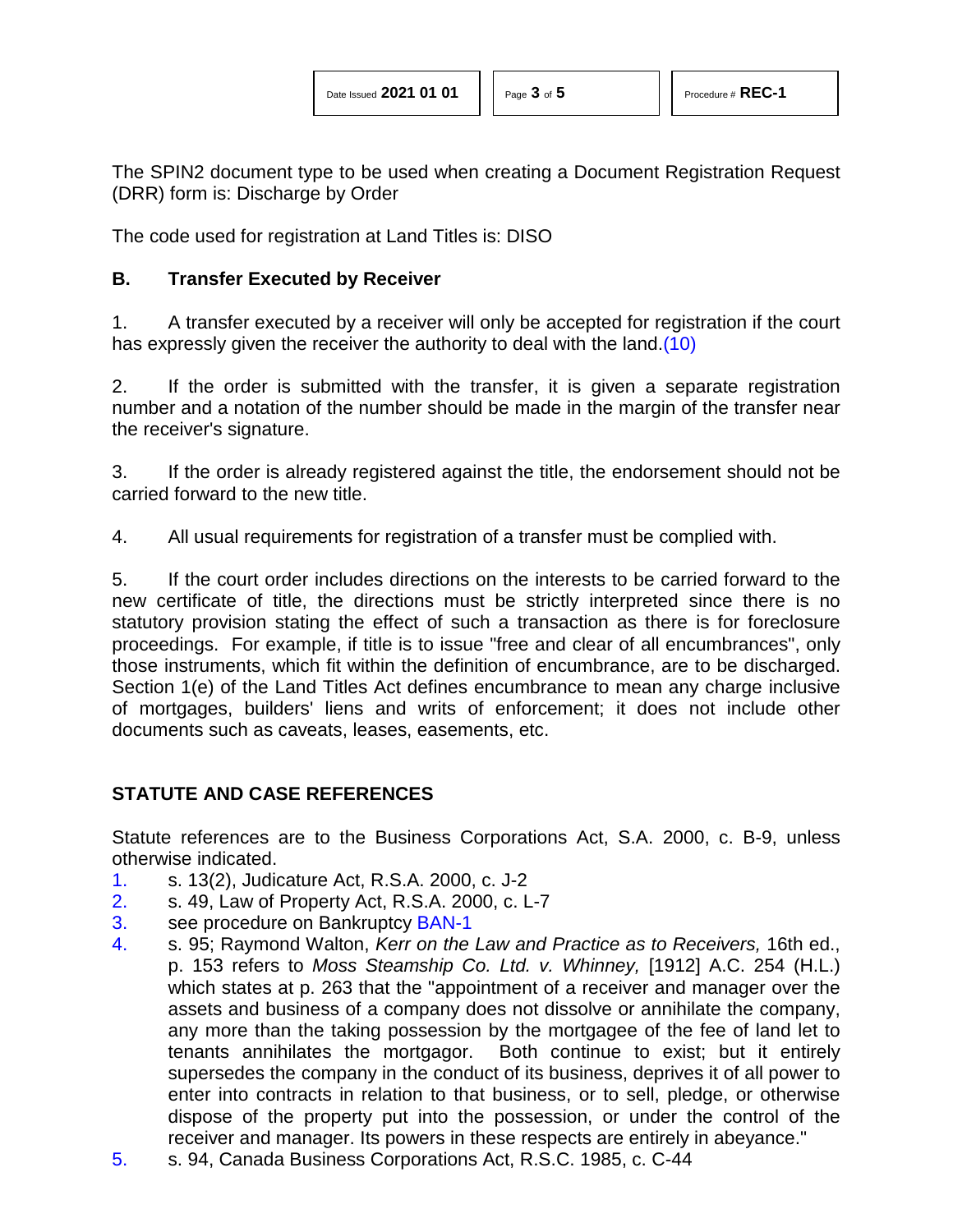| Date Issued 2021 01 01 |  |  |  |  |
|------------------------|--|--|--|--|
|------------------------|--|--|--|--|

- <span id="page-3-0"></span>[6.](#page-0-5) s. 95, Canada Business Corporations Act
- <span id="page-3-1"></span>[7.](#page-0-6) s. 97, Canada Business Corporations Act
- <span id="page-3-2"></span>[8.](#page-0-7) Raymond Walton, *Kerr on The Law and Practice as to Receivers,* 16th ed., p. 121
- <span id="page-3-3"></span>[9.](#page-0-8) See: *Alberta Treasury Branches and Coopers & Lybrand Limited v. Ryan Construction Ltd. et al.* [1982] 6 W.W.R. 652 (Master) reversed in [1983] 3 W.W.R. 137 (Alta. Q.B.), for a discussion of the role of the Receiver.
- <span id="page-3-4"></span>[10.](#page-2-5) In *Femco Financial Corporation Ltd., Thorne Riddell Inc., and W-32 Corporation Ltd. v. Femco Ventures Ltd. et al.,* (1983), 24 Alta. L.R. (2d) 374 (Q.B.) an order was sought directing the Registrar to register a transfer of certain lands executed by the receiver as "agent of" the corporation free and clear of all subsequent encumbrances with the exception of an easement or in the alternative an order directing the Registrar to cancel the existing certificate of title and issue a new certificate of title to the intended transferee free and clear of all encumbrances other than the easement. Veit, J. dismissed the application, as the Land Titles Act did not authorize the procedure. By virtue of the Act, a debenture operates as a mortgage, which is security only, and not a transfer and as such the foreclosure procedure should have been followed.

In *Alberta Treasury Branches and Coopers & Lybrand Limited v. Ryan Construction Ltd. et al.,* [1983] 3 W.W.R. 137 (Alta. Q.B.) the debenture designated the receiver as agent for the corporation and granted him the power to sell the property. Hope, J. held that granting the power to sell, in the absence of some written restriction placed upon it being completed, such as the approval of the corporation, carried with it by necessary implication the power to take such steps as may be necessary to effect a conveyance or in other words to perfect the already authorized sale. Since the debenture did not make the receiver the company's attorney to execute a transfer of land, a court order was required and under the circumstances that the amount owing under the debenture exceeded the value of the property, the court sanctioned the conveyance free and clear of subsequent encumbrances. Hope, J. stated at p. 139 "while I am of the opinion that it is not the duty of the court to determine the price at which such a sale should take place, it is the duty of the court (although not approving the sale) to be satisfied that the price is fair and equitable, having regard to the interests of all parties who may have an interest in the subject property".

In *Clarkson Co. Ltd. et al.* V. *Wiebe Holdings Ltd. et al.* (1983) 28 R.P.R. 279 (Alta. Q.B.) the applicant company was the receiver appointed pursuant to a debenture granted by the respondents to the applicant bank. The debenture created a fixed charge on the land and granted a power of sale to the receiver. However, it did not contain a power of attorney authorizing the receiver to execute a transfer of the lands. The applicants made an application for an order directing the Registrar to cancel the existing certificate of title in the name of the respondents and to issue a certificate of title to the third party purchaser.

Foisy, J. held after considering both the *Femco and Ryan* cases, that the court had the power to grant the order subject to Hope, J.'s comment in *Ryan* that it